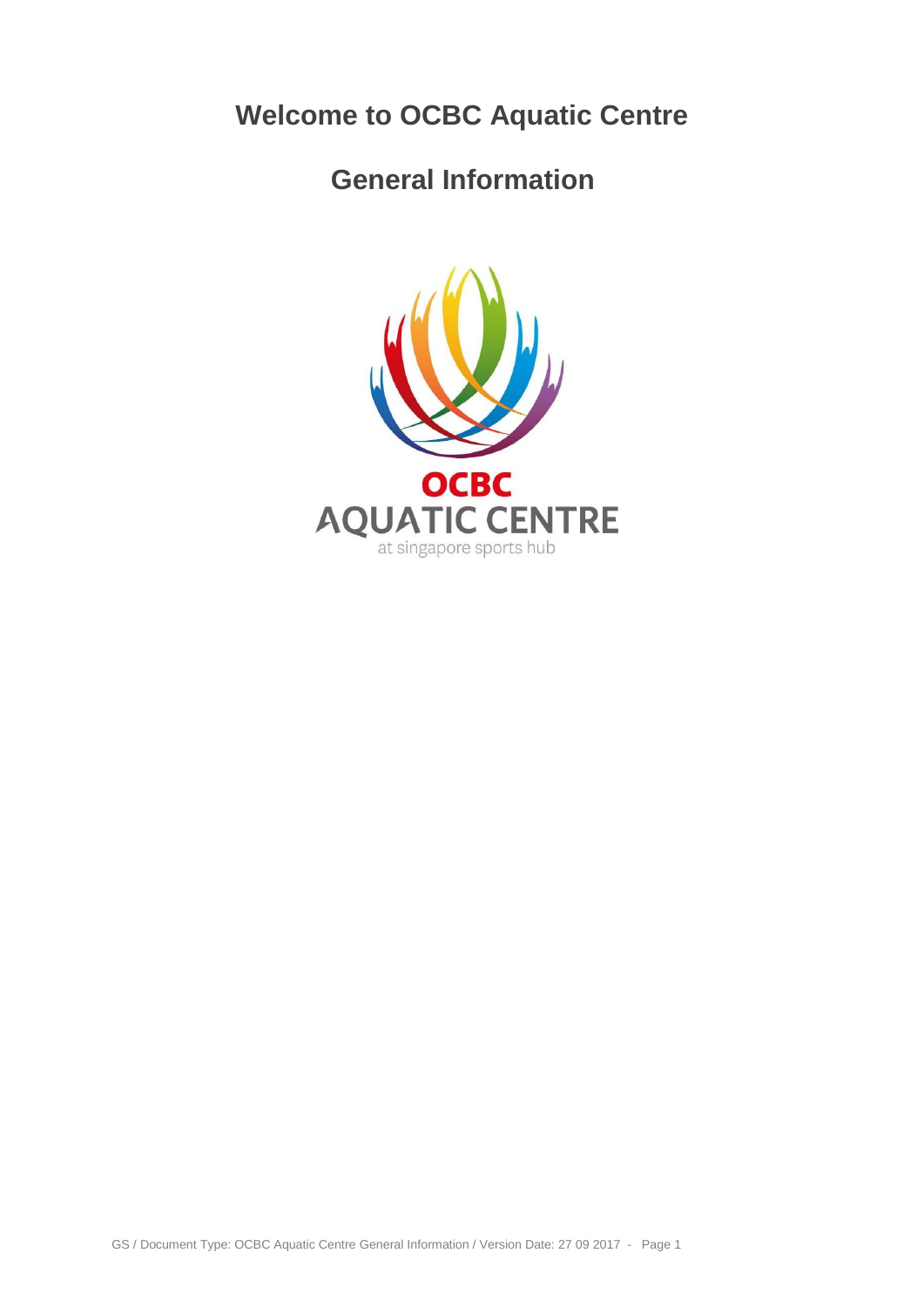The OCBC Aquatic Centre has Conditions of Entry available on [www.sportshub.com.sg](http://www.sportshub.com.sg/) and pool policies and procedures to promote a safe and pleasurable swimming experience. This General Information is not meant to be exhaustive and the management reserves the right to amend policies and procedures at any time without notice.

In the event of any inconsistency between the provisions of the applicable Conditions of Entry and this General Information, the provisions of the Conditions of Entry shall prevail Information to the extent of such inconsistency.

Management reserves the right to deny entry or remove any person that may put patrons or the facility at risk. For more information, please contact our customer care counter at 6653 8900.

## **Opening Hours**

- (a) Daily from 7am-10pm including public holidays
- (b) Last admittance into the facility is 15 minutes before pool closure
- (c) All patrons are required to clear the pool 5 minutes before closing hours
- (d) OCBC Aquatic Centre may be closed for events or maintenance at any time, kindly visit [www.sportshub.com.sg](http://www.sportshub.com.sg/) for operating hours

\*Competition pool (3.0m deep) is open on selected days only. Please refer to [www.sportshub.com.sg](http://www.sportshub.com.sg/) for more details. Patrons must be aged 16 and above to swim in the competition pool.

### **Pool Admission**

- (a) Patrons will need to purchase a ticket from the Information Counter before entry
- (b) Swim passes are available for purchase from the customer care counter
- (c) Strictly no viewing and no spectators are allowed on the pool decks for health and safety reasons
- (d) Lockers are provided free of charge in the changing rooms and must be cleared out by the end of day
- (e) Patrons are responsible for their personal belongings. SportsHub will not be liable for any lost/stolen belongings
- (f) OCBC Aquatic Centre lifeguards reserve the right to conduct a swim test on any patron at any time if their swimming proficiency is in any doubt
- (g) Management reserves the right to limit entry when the pool is over capacity for safety reasons
- (h) Private coaching for personal gain or commercial activities are prohibited
- (i) For groups with 8 or more people, sports facility bookings are required 14 working days in advance via the Information Counter, or email your enquiries to [ocbc.aquatic-centre@sportshub.com.sg](mailto:ocbc.aquatic-centre@sportshub.com.sg)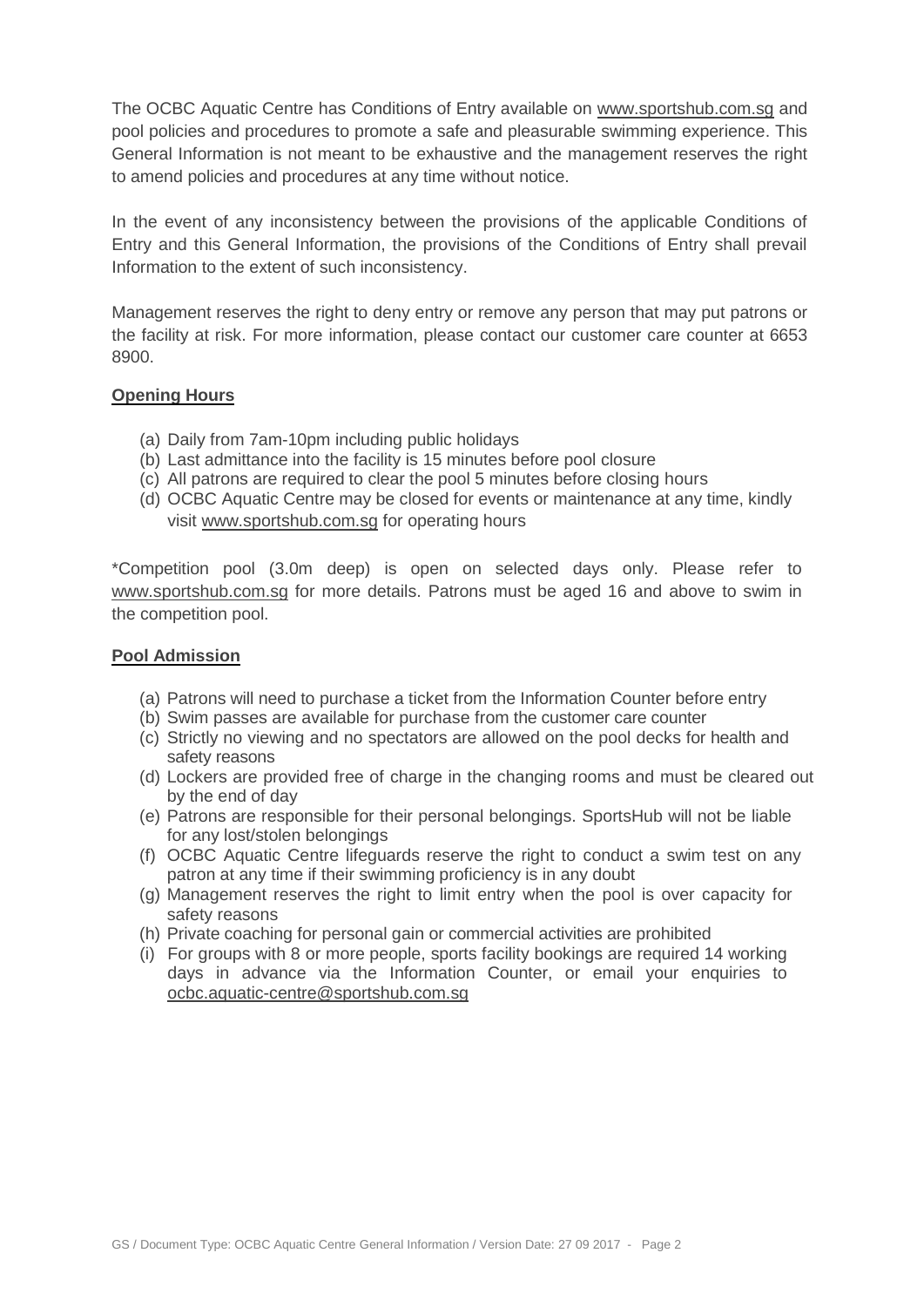## **Public Swimming & Aqua Fitness Programmes**

- (a) Training Pool: 8 lanes x 50m (Depth: 1.35 2.0m)
- (b) Lap lanes are for lap swimming or aquatic exercise only (unless otherwise designated)
- (c) Aqua fitness programmes with music may be conducted at any time during operational hours. For more details on the programmes on offer, please approach the Information Counter or visit [www.sportshub.com.sg](http://www.sportshub.com.sg/)
- (d) Lanes will be cleared 15 minutes before the start of the programme to prepare for set up

## **Lap Swimming**:

For an optimal workout and experience, we recommend 10 swimmers per lane.

Patrons must follow lap swimming etiquette (see Appendix) and lifeguard instructions at all times.

Lanes are labelled to facilitate traffic flow in the water:

- (a) Open Swim: recreational swimming
- (b) Slow: Laps slower than 3 minutes
- (c) Slow / Medium: Laps slower than 2 minutes
- (d) Medium/fast: Laps faster than 60 seconds
- (e) Fast: Laps faster than 45 seconds
- Swimmers may be reallocated to an appropriate lane by lifeguards when necessary
- Private lap swim (you can bring up to 3 friends) is available via [www.sportshub.com.sg](http://www.sportshub.com.sg/)
- Bookings can be made up to 1 week in advance and are subject to availability
- Bookings begin on the hour and lanes will be held for 15 minutes only

# **DO'S**

- Enter and exit swimming pool through changing rooms only
- Patrons aged 6 years or older must get changed in gender appropriate changing rooms
- Kickboards, pull buoys, swim paddles, snorkeling equipment, fins (rubber and silicone fins not longer than 8" only) and weight belts for training purposes
- Swimwear of colourfast and lightweight material suitable for swimwear such as lycra, spandex or nylon
- Appropriate swimwear includes:
	- One and two piece swim suits
	- **Swim trunks, jammers, swim board shorts**
	- Rash guards/Wetsuits
	- Hijood/burgini or other approved Islamic swimwear
	- Swim waterproof nappies for non-toilet trained kids
- Lifeguards reserves the right to stop any swimmer in inappropriate attire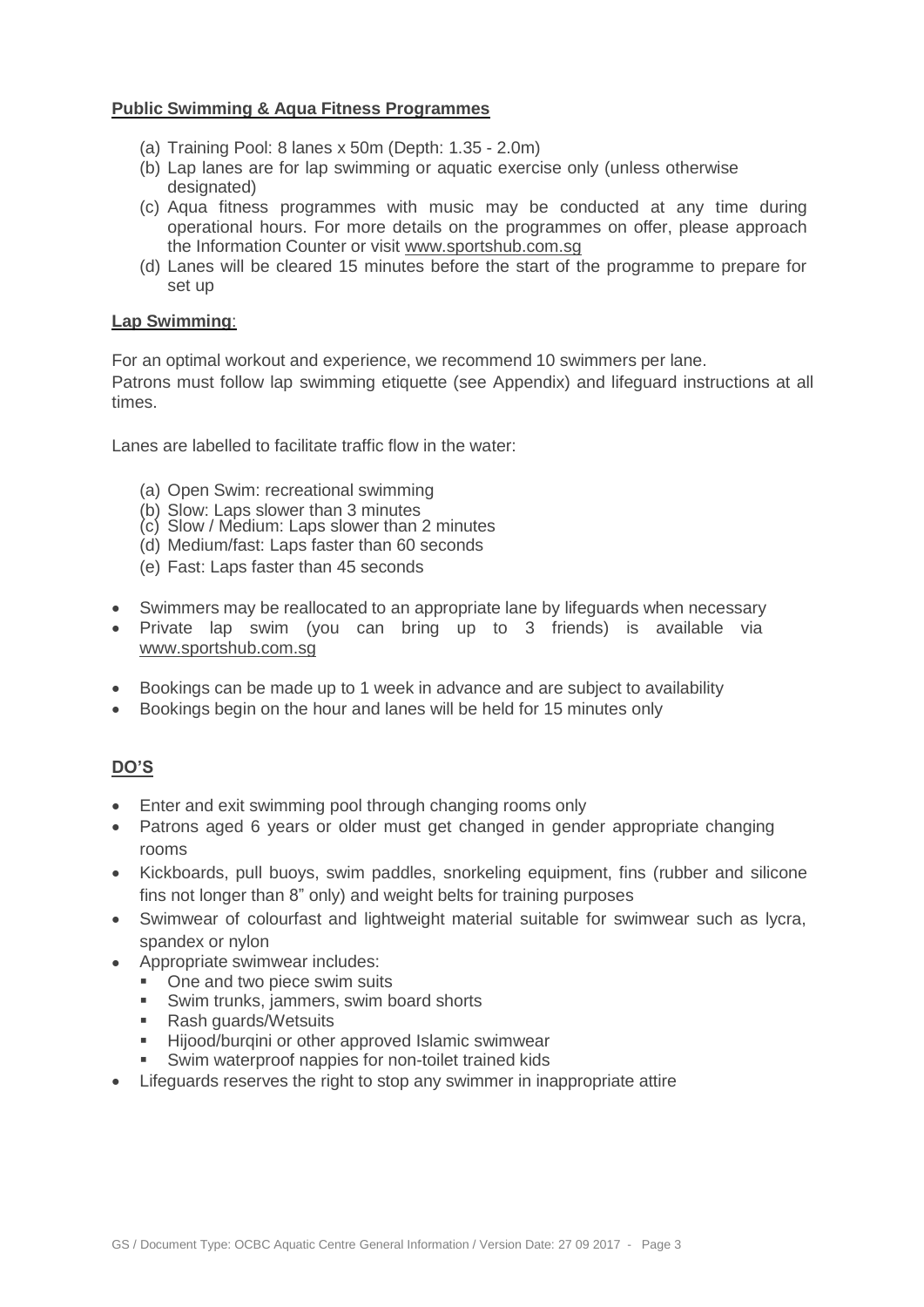# **DONT'S**

- Lane lines are not weight buoyant. Do not hang onto lane lines.
- List of prohibited behaviours and items at OCBC Aquatic Centre include but not limited to:
	- **EXECOMPETERIVE OF THE COMPT COMPTS IN EXECUTE IS COMPETER** FOR THE COMPONER THE COMPONER COMPONER COMPONER AND swimming
	- **Private coaching or any commercial activity for private gain**
	- Spectators on pool deck
	- Inflatable floatation devices- e.g. arm floats
	- Life jackets that are not Safety of Life at Sea (SOLAS) approved<br>Professional cameras Jens, videography and underwater photography
	- Professional cameras, lens, videography and underwater photography
	- Food and drinks, smoking and alcohol (except plastic water bottles)
	- **Bicycles, scooters, skateboards and roller blades**
	- Spitting, spouting water, blowing nose and urinating in the pool
	- Gym shorts, sports bra, regular diapers and any attire that is deemed inappropriate by management/lifeguards
	- **Footwear, heels and clothing on pool deck**
	- Use of starting block, diving, pushing, running, horseplay, wrestling and dunking
	- **Pets**
	- **Patrons suffering from open wounds, eye/skin infections and communicable** diseases will not be allowed to swim

### **Pool Safety & Adult-Child Supervisory Ratio**

- (a) All patrons must adhere to the adult-child supervisory ratio stated below
- (b) Each ratio indicates the maximum number of children that one responsible adult (aged 18 or older) is able to supervise.

## **Parent/guardian must be in proper swim attire in the water, actively participating within arm's reach at all times where applicable:**

| Age            | <b>Information</b>                                               | <b>Admission requirements</b>                         | <b>Adult:Child ratio</b>          |
|----------------|------------------------------------------------------------------|-------------------------------------------------------|-----------------------------------|
| 5 and<br>under | Adult must be in water                                           | Always accompanied within<br>arm's reach at all times | 1:2                               |
| $6 - 12$       | Adult must be in water                                           | Always accompanied                                    | 1:4                               |
| $13 - 15$      | Adult must be in water if<br>child is not proficient             | Always accompanied                                    | 1:8 if child is not<br>proficient |
| $13 - 15$      | If child is proficient,<br>adult does not need to<br>be in water | Does not need to be<br>accompanied                    | N/a                               |

*\*Proficient swimmer: able to swim 50m continuously using a recognised stroke*

High-risk participants must be in a ratio of 1:1 and include persons:

- (a) Having a condition or illness that may put them at risk in an aquatic environment (e.g. frequent seizures, fainting conditions, etc.)
- (b) Unable to control behaviour or impulses and require direct supervision
- (c) Unable non-swimmers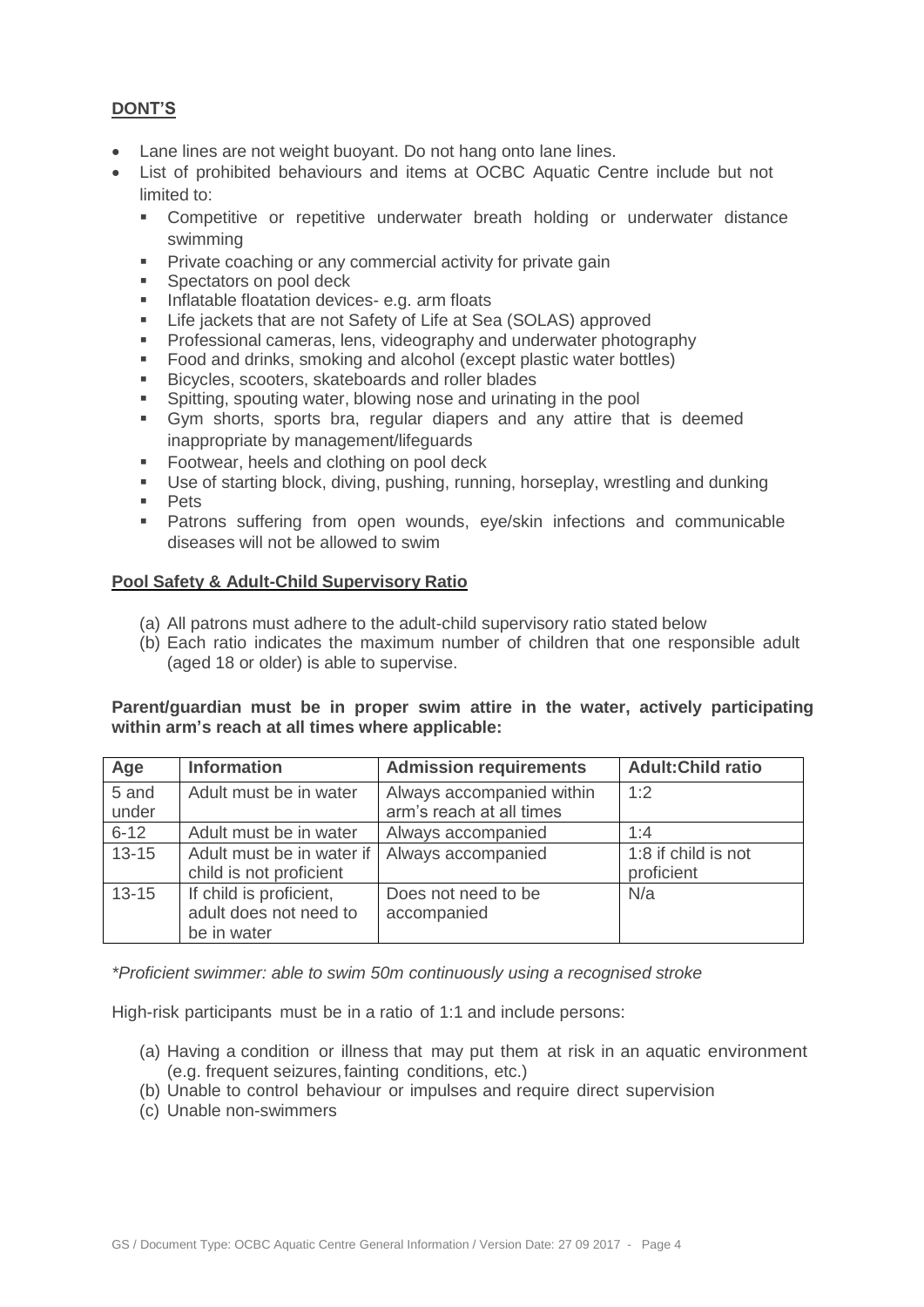## **Lap Swimming Etiquette**

## **Enhancing the aquatic experience of all patrons**

Lap swimming can be enjoyed by many patrons at the same time. We recommend ten swimmers in each 50 metre lane for an optimal workout and swimming experience. To maintain order, we must agree to observe lap swimming etiquette. Do not inhibit the progress of others sharing the same lane as you.

Entering the pool:

- Take note of lanes marked- "slow" "slow/medium", "medium/fast" and "fast".
- **Select a lane most suitable to your swimming speed.**
- Approach a lifeguard for assistance should you need help selecting an appropriate lane or the lifeguard could ask you to move if your speed is not similar to those in your lane.
- Always enter the water feet first and be clear of other swimmers who are already occupying the lane. If there is a swimmer approaching the wall as you are preparing to enter, wait until they have started their next lap before entering.

### Passing:

- If you need to pass in your lane, move up to the swimmer and tap his/her foot. It is inappropriate to grab, pull, or tickle the person. A tap is a clear indication of your presence and intent to pass.
- If your foot has been tapped, there is no need to stop. Slow down and allow the swimmer to overtake.
- If the indication to pass occurred right before the wall, pause at the wall in the right hand corner to allow the swimmer to advance through his/her turn.
- **If you are passing a swimmer, overtake on the left after you have indicated** your intent by tapping his/her foot.
- A pass must be initiated in time to overtake the slower swimmer before the wall. In a case of ambiguity approaching the turn, the swimmer whose head is closest to the wall has the right of way and the swimmer whose head is behind must stop the turn in the interest of safety.
- Slow swimmers starting a set or swim should wait until faster swimmers have passed and push off to begin theirs.

### Common Courtesies:

- If the pool is busy, those swimming in lanes by themselves or with one other person may want to stay circle swimming (refer to diagram 1 in Appendix).
- Always start, turn, and finish at the wall. This will enhance your fitness and keep clear communication within the lane.
- When switching lanes, exit the lane at the shallow end, walk to the desired lane, and enter feet first. Never slip under a lane rope to switch lanes; this is dangerous and disruptive to the traffic pattern in the lane being entered.
- Smile and enjoy your workout. When we work together, lap swimming can be a wonderful experience for all levels of needs and fitness.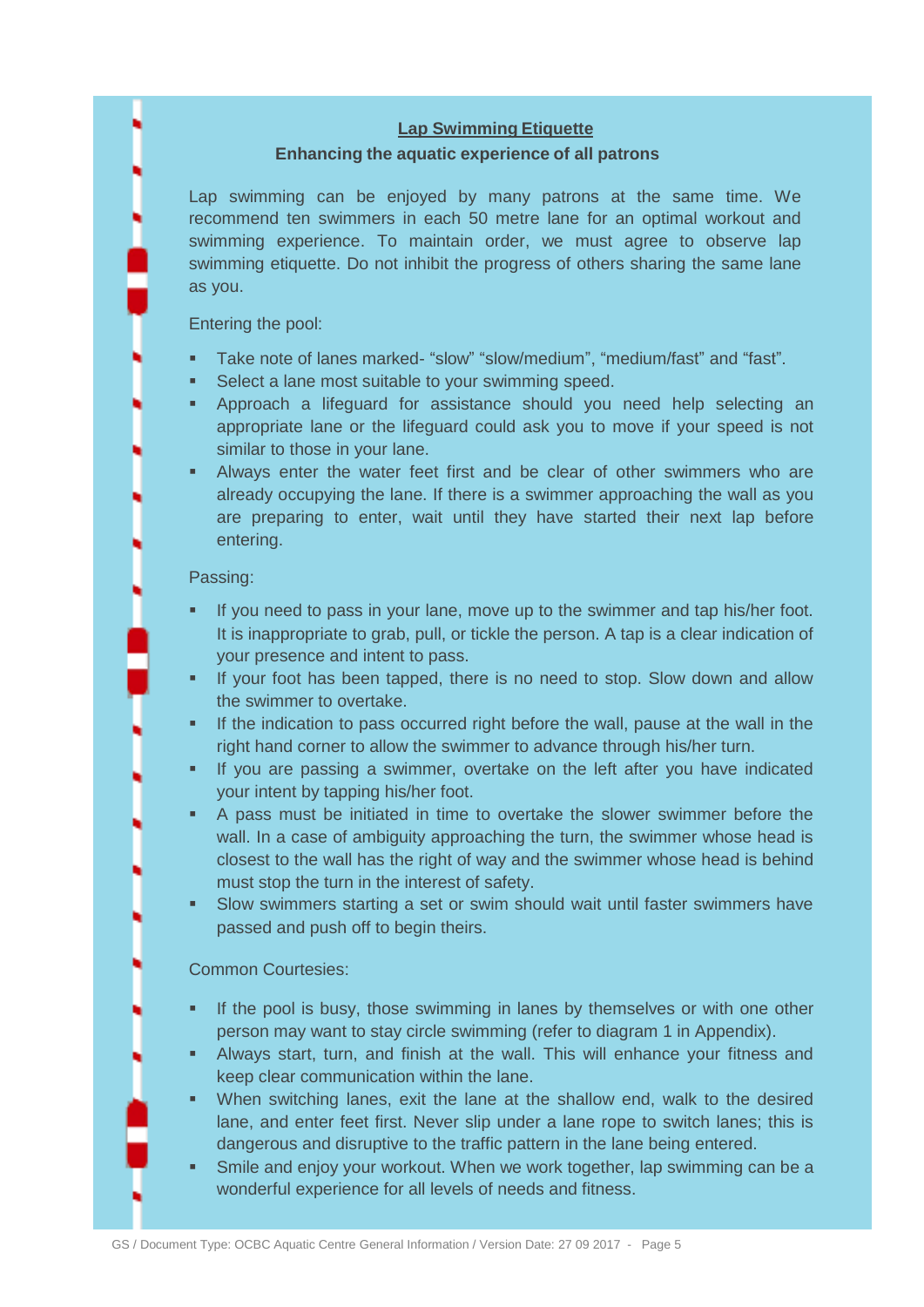Circle Swimming (refer to diagram 1 in Appendix):

- Unless the lane has only two people in it that would rather split the lane, circle swim.
- The customary traffic pattern of staying to the right. This means swimming in a counter- clockwise circle in the lane.
- It is the responsibility of the swimmer entering the lane to be sure all other swimmers in that lane are aware of his/her presence and the desired or necessary traffic pattern before any swimming is started by that patron. This may take a few minutes, so be patient.
- Always swim complete laps of the pool. Avoid stopping in the middle of the pool for any reason, as this can interfere with others progress and cause collisions.
- Stop only at the wall, and once stopped, stay in the corner of the lane, preferably the left hand corner (from the perspective of the approach to the wall). Other lap swimmers need space to turn. Always leave the middle of the wall clear for turning purposes.
- Be aware of your space in the lane and the orientation of others.
- If you are approaching the wall and another lap swimmer is swimming at a faster rate than you are, pause at the wall to allow the faster swimmer to pass.
- If more than one swimmer is getting congested behind a slower swimmer, the lead should stop at the wall and let all the others advance before pushing off the wall to continue his/her swim.